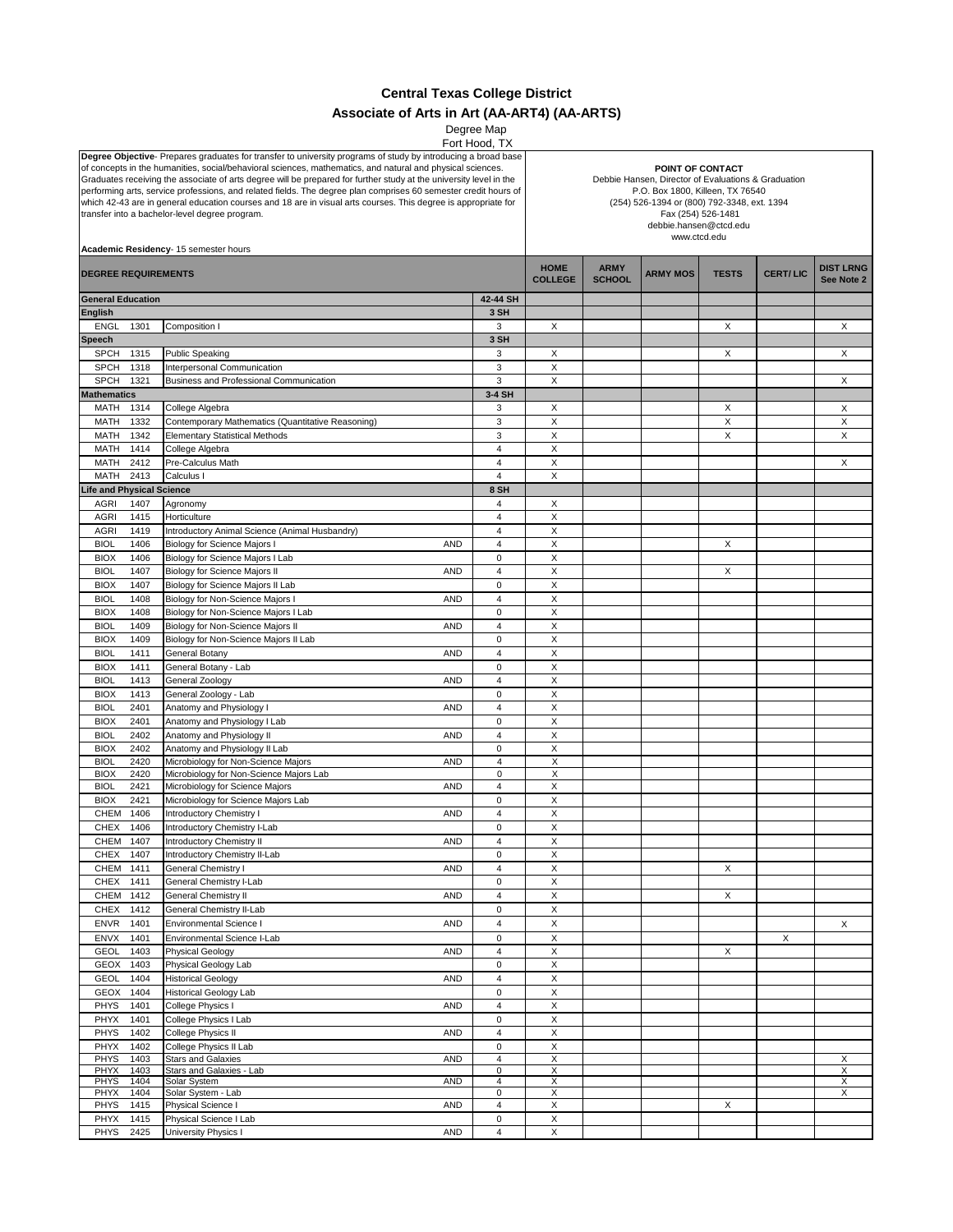| PHYX                         | 2425 | University Physics I Lab                          | $\pmb{0}$      | X                       |   |   |   |   |   |
|------------------------------|------|---------------------------------------------------|----------------|-------------------------|---|---|---|---|---|
| PHYS                         | 2426 | University Physics II<br><b>AND</b>               | 4              | X                       |   |   |   |   |   |
| PHYX                         | 2426 |                                                   | 0              | X                       |   |   |   |   |   |
|                              |      | University Physics II Lab                         |                |                         |   |   |   |   |   |
| <b>Creative Arts</b>         |      |                                                   | 3 SH           |                         |   |   |   |   |   |
| <b>ARTS</b>                  | 1303 | Art History I                                     | 3              | X                       |   |   |   |   | X |
| <b>ARTS</b>                  | 1304 | Art History II                                    | 3              | $\mathsf X$             |   |   |   |   | X |
| <b>DRAM</b>                  | 1310 | Introduction to Theater                           | 3              | X                       |   |   |   |   |   |
| <b>DRAM</b>                  | 2366 | Introduction to Cinema                            | 3              | $\mathsf X$             |   |   |   |   |   |
| <b>HUMA</b>                  | 1315 | Fine Arts Appreciation                            | 3              | X                       |   |   |   |   |   |
| <b>Component Area Option</b> |      |                                                   | 4 SH           |                         |   |   |   |   |   |
| AGRI                         | 1407 | Agronomy                                          | 3              |                         |   |   |   |   |   |
| AGRI                         |      |                                                   | $\overline{4}$ | X                       |   |   |   |   |   |
|                              | 1415 | Horticulture                                      |                |                         |   |   |   |   |   |
| AGRI                         | 1419 | Introductory Animal Science (Animal Husbandry)    | $\overline{4}$ | X                       |   |   |   |   |   |
| <b>AGRI</b>                  | 2317 | Introduction to Agriculture Economics             | $\mathsf 3$    | X                       |   |   |   |   |   |
| <b>ANTH</b>                  | 2351 | <b>Cultural Anthropology</b>                      | 3              | $\mathsf X$             |   |   |   |   |   |
| <b>ARTS</b>                  | 1303 | Art History I                                     | 3              | X                       |   |   |   |   | X |
| <b>ARTS</b>                  | 1304 | Art History II                                    | 3              | $\mathsf X$             |   |   |   |   | X |
| <b>BCIS</b>                  | 1305 | <b>Business Computer Applications</b>             | $\mathsf 3$    | $\overline{\mathsf{X}}$ |   |   |   |   | X |
| <b>BIOL</b>                  | 1406 | Biology for Science Majors I<br><b>AND</b>        | $\overline{4}$ | X                       |   |   | X |   |   |
| <b>BIOX</b>                  | 1406 | Biology for Science Majors I Lab                  | $\pmb{0}$      | $\mathsf X$             |   |   |   |   |   |
| <b>BIOL</b>                  | 1407 | Biology for Science Majors II<br><b>AND</b>       | $\overline{4}$ | X                       |   |   | X |   |   |
| <b>BIOX</b>                  | 1407 | Biology for Science Majors II Lab                 | $\pmb{0}$      | X                       |   |   |   |   |   |
| <b>BIOL</b>                  | 1408 | Biology for Non-Science Majors I<br><b>AND</b>    | $\overline{4}$ | X                       |   |   |   |   |   |
|                              |      |                                                   | 0              | X                       |   |   |   |   |   |
| <b>BIOX</b>                  | 1408 | Biology for Non-Science Majors I Lab              |                |                         |   |   |   |   |   |
| <b>BIOL</b>                  | 1409 | Biology for Non-Science Majors II<br><b>AND</b>   | $\overline{4}$ | X                       |   |   |   |   |   |
| <b>BIOX</b>                  | 1409 | Biology for Non-Science Majors II Lab             | $\pmb{0}$      | X                       |   |   |   |   |   |
| <b>BIOL</b>                  | 1411 | General Botany<br><b>AND</b>                      | 4              | X                       |   |   |   |   |   |
| <b>BIOX</b>                  | 1411 | General Botany - Lab                              | 0              | X                       |   |   |   |   |   |
| <b>BIOL</b>                  | 1413 | General Zoology<br><b>AND</b>                     | 4              | X                       |   |   |   |   |   |
| <b>BIOX</b>                  | 1413 | General Zoology - Lab                             | $\pmb{0}$      | X                       |   |   |   |   |   |
| <b>BIOL</b>                  | 2401 | Anatomy and Physiology I<br><b>AND</b>            | 4              | $\mathsf X$             |   |   |   |   |   |
| <b>BIOX</b>                  | 2401 | Anatomy and Physiology I Lab                      | $\pmb{0}$      | X                       |   |   |   |   |   |
| <b>BIOL</b>                  | 2402 | Anatomy and Physiology II<br><b>AND</b>           | $\overline{4}$ | X                       |   |   |   |   |   |
| <b>BIOX</b>                  | 2402 | Anatomy and Physiology II Lab                     | $\pmb{0}$      | X                       |   |   |   |   |   |
| <b>BIOL</b>                  | 2420 | Microbiology for Non-Science Majors<br><b>AND</b> | 4              | X                       |   |   |   |   |   |
| <b>BIOX</b>                  |      |                                                   | $\pmb{0}$      | X                       |   |   |   |   |   |
|                              | 2420 | Microbiology for Non-Science Majors Lab           |                |                         |   |   |   |   |   |
| <b>BIOL</b>                  | 2421 | <b>AND</b><br>Microbiology for Science Majors     | $\overline{4}$ | X                       |   |   |   |   |   |
| <b>BIOX</b>                  | 2421 | Microbiology for Science Majors Lab               | 0              | X                       |   |   |   |   |   |
| <b>BUSI</b>                  | 1301 | <b>Business Principles</b>                        | 3              | $\mathsf X$             |   |   |   |   |   |
| CHEM                         | 1406 | <b>AND</b><br>Introductory Chemistry I            | 4              | X                       |   |   |   |   |   |
| <b>CHEX</b>                  | 1406 | Introductory Chemistry I-Lab                      | $\pmb{0}$      | X                       |   |   |   |   |   |
| CHEM                         | 1407 | Introductory Chemistry II<br><b>AND</b>           | 4              | X                       |   |   |   |   |   |
| CHEX                         | 1407 | Introductory Chemistry II-Lab                     | $\pmb{0}$      | X                       |   |   |   |   |   |
| CHEM                         | 1411 | General Chemistry I<br><b>AND</b>                 | 4              | X                       |   |   | Χ |   |   |
| <b>CHEX</b>                  | 1411 | General Chemistry I-Lab                           | $\pmb{0}$      | X                       |   |   |   |   |   |
| CHEM                         | 1412 | General Chemistry II<br><b>AND</b>                | $\overline{4}$ | $\mathsf X$             |   |   | X |   |   |
| <b>CHEX</b>                  | 1412 | General Chemistry II-Lab                          | $\pmb{0}$      | X                       |   |   |   |   |   |
| COSC                         | 1301 |                                                   | 3              | X                       |   | X | X |   | Χ |
|                              |      | Introduction to Computing                         |                |                         | Х |   |   |   |   |
| <b>DRAM</b>                  | 1310 | Introduction to Theater                           | 3              | X                       |   |   |   |   |   |
| <b>DRAM</b>                  | 2361 | History of Theatre I                              | 3              | $\mathsf X$             |   |   |   |   |   |
| DRAM                         | 2362 | History of Theatre II                             | 3              | X                       |   |   |   |   |   |
| DRAM 2366                    |      | Introduction to Cinema                            | 3              | Х                       |   |   |   |   |   |
| <b>ECON</b>                  | 2301 | Principles of Macroeconomics                      | 3              | $\mathsf X$             |   |   |   |   |   |
| <b>ECON</b>                  | 2302 | Principles of Microeconomics                      | 3              | X                       |   |   |   |   |   |
| ENGL                         | 1302 | Composition II                                    | 3              | $\mathsf X$             |   |   |   |   |   |
| <b>ENGL</b>                  | 2322 | <b>British Literature I</b>                       | 3              | $\mathsf X$             |   |   |   |   |   |
| <b>ENGL</b>                  | 2323 | <b>British Literature II</b>                      | 3              | $\mathsf X$             |   |   | X |   | X |
| ENGL                         | 2327 | American Literature I                             | 3              | $\mathsf X$             |   |   |   |   |   |
| ENGL                         | 2328 | American Literature II                            | 3              | $\overline{X}$          |   |   |   |   |   |
| ENGL                         | 2332 | World Literature I                                | 3              | X                       |   |   |   |   |   |
| <b>ENVR</b>                  | 1401 | <b>Environmental Science I</b><br><b>AND</b>      | $\overline{4}$ | X                       |   |   |   |   |   |
| <b>ENVX</b>                  | 1401 | Environmental Science I-Lab                       | $\mathbf 0$    | X                       |   |   |   | X |   |
| FREN                         | 1411 | Beginning French I                                | $\overline{4}$ | X                       | X |   | X | X | X |
|                              |      |                                                   |                |                         |   |   |   |   |   |
| <b>FREN</b>                  | 1412 | Beginning French II                               | $\overline{4}$ | X                       | X |   | X | X | X |
| GEOG                         | 1301 | Physical Geography                                | 3              | $\mathsf X$             |   |   |   |   | X |
| GEOG                         | 1302 | Cultural Geography                                | 3              | X                       |   |   | Х |   | Χ |
| GEOG                         | 1303 | World Regional Geography                          | 3              | X                       |   |   |   |   | X |
| <b>GEOL</b>                  | 1403 | Physical Geology<br><b>AND</b>                    | $\overline{4}$ | $\mathsf X$             |   |   | X |   |   |
| <b>GEOX</b>                  | 1403 | Physical Geology Lab                              | $\pmb{0}$      | X                       |   |   |   |   |   |
| <b>GEOL</b>                  | 1404 | <b>Historical Geology</b><br><b>AND</b>           | 4              | X                       |   |   |   |   |   |
| GEOX                         | 1404 | <b>Historical Geology Lab</b>                     | $\pmb{0}$      | X                       |   |   |   |   |   |
| GERM                         | 1411 | Beginning German I                                | $\overline{4}$ | $\mathsf X$             | X |   | X | X | X |
| GERM                         | 1412 | Beginning German II                               | 4              | X                       | Х |   | Χ | Χ | Х |
| GOVT                         | 2304 | Introduction to Political Science                 | 3              | $\mathsf X$             |   |   |   |   |   |
| <b>HIST</b>                  | 2301 | <b>Texas History</b>                              | 3              | X                       |   |   |   |   | X |
|                              |      | Western Civilization I                            | 3              |                         |   |   |   |   | X |
| <b>HIST</b>                  | 2311 |                                                   |                | X                       |   |   | Х |   |   |
| <b>HIST</b>                  | 2312 | Western Civilization II                           | 3              | X                       |   |   | X |   | X |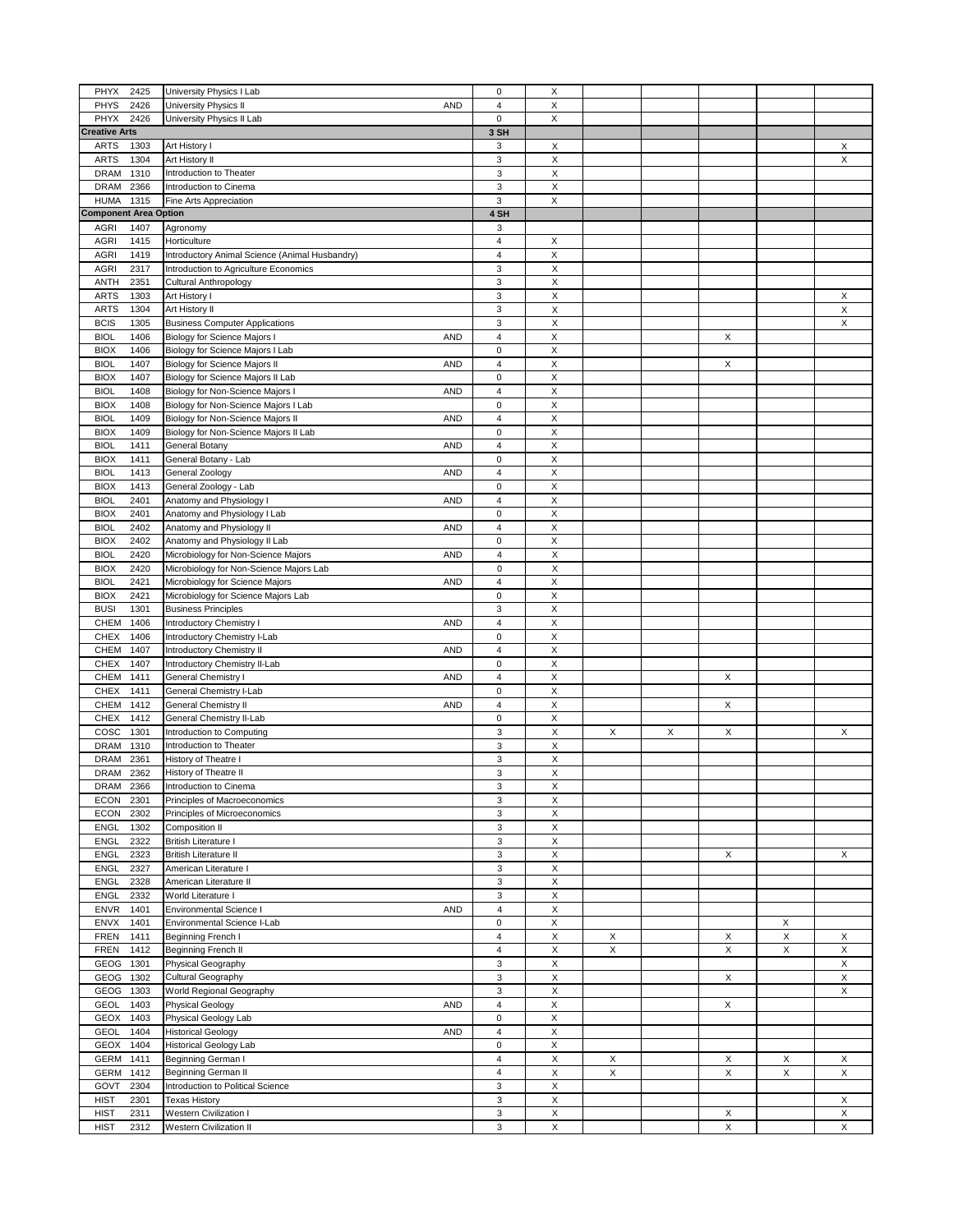| <b>HIST</b><br>2381               | African-American History                          | $\mathsf 3$             | X                  |   |   |                           |   | X                       |
|-----------------------------------|---------------------------------------------------|-------------------------|--------------------|---|---|---------------------------|---|-------------------------|
| <b>HUMA</b><br>1315               | Fine Arts Appreciation                            | 3                       | X                  |   |   | X                         |   | X                       |
| 1314<br>MATH                      | College Algebra                                   | 3                       | X                  |   |   |                           |   |                         |
|                                   |                                                   |                         |                    |   |   |                           |   |                         |
| <b>MATH</b><br>1332               | Contemporary Mathematics (Quantitative Reasoning) | 3                       | X                  |   |   | X                         |   | X                       |
| <b>MATH</b><br>1342               | <b>Elementary Statistical Methods</b>             | 3                       | $\mathsf X$        |   |   | X                         |   | X                       |
| <b>MATH</b><br>1414               | College Algebra                                   | 4                       | X                  |   |   |                           |   |                         |
|                                   |                                                   |                         |                    |   |   |                           |   |                         |
| <b>MATH</b><br>2412               | Pre-Calculus Math                                 | $\overline{4}$          | X                  |   |   |                           |   | X                       |
| <b>MATH</b><br>2413               | Calculus I                                        | $\overline{4}$          | X                  |   |   |                           |   |                         |
| <b>MUSI</b><br>1306               | Music Appreciation                                | $\mathsf 3$             | X                  |   |   |                           |   | Х                       |
|                                   |                                                   |                         |                    |   |   |                           |   |                         |
| <b>MUSI</b><br>1307               | Music Literature                                  | 3                       | X                  |   |   |                           |   | X                       |
| PHIL<br>1301                      | Introduction to Philosophy                        | $\mathsf 3$             | X                  |   |   |                           |   | X                       |
| PHIL<br>1304                      | Introduction to World Religions                   | 3                       | X                  |   |   | X                         |   | X                       |
|                                   | Introduction to Ethics                            |                         |                    |   |   |                           |   |                         |
| PHIL<br>2306                      |                                                   | 3                       | X                  |   |   |                           |   | X                       |
| PHIL<br>2307                      | Introduction to Social and Political Philosophy   | $\mathsf 3$             | X                  |   |   |                           |   | X                       |
| <b>PHIL</b><br>2321               | Philosphy of Religion                             | 3                       | $\mathsf X$        |   |   |                           |   | X                       |
| PHYS<br>1401                      | College Physics I<br><b>AND</b>                   | $\overline{4}$          | X                  |   |   |                           |   |                         |
|                                   |                                                   |                         |                    |   |   |                           |   |                         |
| PHYX<br>1401                      | College Physics I Lab                             | $\pmb{0}$               | X                  |   |   |                           |   |                         |
| PHYS<br>1402                      | College Physics II<br><b>AND</b>                  | $\overline{4}$          | X                  |   |   |                           |   |                         |
| PHYX<br>1402                      | College Physics II Lab                            | $\pmb{0}$               | X                  |   |   |                           |   |                         |
|                                   |                                                   |                         |                    |   |   |                           |   |                         |
| PHYS<br>1403                      | <b>Stars and Galaxies</b><br><b>AND</b>           | $\overline{4}$          | X                  |   |   |                           |   | X                       |
| PHYX<br>1403                      | Stars and Galaxies - Lab                          | $\mathsf 0$             | $\mathsf X$        |   |   |                           |   | X                       |
| PHYS<br>1404                      | Solar System<br><b>AND</b>                        | $\overline{\mathbf{4}}$ | X                  |   |   |                           |   | X                       |
| PHYX<br>1404                      | Solar System - Lab                                | $\mathbf 0$             | X                  |   |   |                           |   | X                       |
| <b>PHYS</b><br>1415               | Physical Science I<br><b>AND</b>                  | $\overline{4}$          | X                  |   |   | Х                         |   |                         |
| PHYX                              |                                                   | $\mathbf 0$             | X                  |   |   |                           |   |                         |
| 1415                              | Physical Science I Lab                            |                         |                    |   |   |                           |   |                         |
| <b>PSYC</b><br>2301               | General Psychology                                | 3                       | X                  |   |   | X                         |   | X                       |
| <b>PSYC</b><br>2308               | Child Psychology                                  | 3                       | X                  |   |   | Χ                         |   | X                       |
| <b>PSYC</b><br>2314               | Life Span Growth and Development                  | 3                       | X                  |   |   | X                         |   | X                       |
|                                   |                                                   |                         |                    |   |   |                           |   |                         |
| <b>PSYC</b><br>2315               | Psychology of Adjustment                          | 3                       | X                  |   |   |                           |   | X                       |
| <b>PSYC</b><br>2316               | Psychology of Personality                         | 3                       | X                  |   |   |                           |   | X                       |
| <b>RUSS</b><br>1411               | Beginning Russian I                               | $\overline{4}$          | X                  | Х |   | Χ                         |   | X                       |
|                                   |                                                   |                         |                    |   |   |                           |   |                         |
| <b>RUSS</b><br>1412               | Beginning Russian II                              | $\overline{4}$          | $\mathsf X$        | X |   | X                         |   | X                       |
| SOCI<br>1301                      | Introduction to Sociology                         | $\mathbf{3}$            | X                  |   |   | X                         |   | X                       |
| SOCI<br>1306                      | Social Problems                                   | 3                       | X                  |   |   |                           |   | X                       |
|                                   |                                                   |                         |                    |   |   |                           |   |                         |
| SOCI<br>2301                      | Marriage and the Family                           | 3                       | X                  |   |   |                           |   | X                       |
| SOCI<br>2319                      | <b>Minority Studies</b>                           | 3                       | X                  |   |   |                           |   | X                       |
| SPAN<br>1411                      | Beginning Spanish I                               | $\overline{4}$          | X                  | X |   | X                         | X | X                       |
| <b>SPAN</b><br>1412               | Beginning Spanish II                              | $\overline{4}$          | $\mathsf X$        | Χ |   | X                         | X | X                       |
|                                   |                                                   |                         |                    |   |   |                           |   |                         |
|                                   | <b>Public Speaking</b>                            | 3                       |                    |   |   |                           |   |                         |
| <b>SPCH</b><br>1315               |                                                   |                         | $\mathsf X$        |   |   | X                         |   | $\mathsf X$             |
| <b>SPCH</b><br>1318               | Interpersonal Communication                       | 3                       | X                  |   |   |                           |   |                         |
|                                   |                                                   |                         |                    |   |   |                           |   |                         |
| <b>SPCH</b><br>1321               | Business and Professional Communication           | 3                       | X                  |   |   |                           |   | X                       |
| KINE<br><b>ELEC</b>               | <b>Physical Activity</b>                          |                         | X                  | X | X |                           |   |                         |
| anguage, Philosophy, and Culture  |                                                   | 3-4 SH                  |                    |   |   |                           |   |                         |
|                                   |                                                   |                         |                    |   |   |                           |   |                         |
| <b>ANTH</b><br>2351               | Cultural Anthropology                             | 3                       | X                  |   |   |                           |   | Х                       |
| <b>DRAM</b><br>2361               | History of Theatre I                              | $\mathsf 3$             | X                  |   |   |                           |   |                         |
| <b>DRAM</b><br>2362               | History of Theatre II                             | $\mathsf 3$             | X                  |   |   |                           |   |                         |
| <b>ENGL</b><br>2322               | <b>British Literature I</b>                       | 3                       | X                  |   |   | X                         |   | Х                       |
|                                   |                                                   |                         |                    |   |   |                           |   |                         |
| ENGL<br>2323                      | <b>British Literature II</b>                      | $\mathsf 3$             | $\mathsf X$        |   |   | X                         |   | X                       |
| ENGL<br>2327                      | American Literature I                             | 3                       | X                  |   |   | X                         |   | X                       |
| <b>ENGL</b><br>2328               | American Literature II                            | 3                       | X                  |   |   | X                         |   | X                       |
|                                   |                                                   |                         |                    |   |   |                           |   |                         |
| <b>ENGL</b><br>2332               | World Literature I                                | 3                       | $\pmb{\mathsf{X}}$ |   |   | X                         |   | Χ                       |
| FREN<br>1411                      | <b>Beginning French I</b>                         | $\overline{4}$          | X                  |   |   | X                         |   | $\overline{\mathsf{x}}$ |
| FREN<br>1412                      | Beginning French II                               | 4                       | X                  |   |   | X                         |   | Х                       |
|                                   |                                                   |                         |                    |   |   |                           |   |                         |
| <b>GERM</b><br>1411               | Beginning German I                                | $\overline{4}$          | X                  |   |   | X                         |   | X                       |
| <b>GERM</b><br>1412               | Beginning German II                               | $\overline{4}$          | X                  |   |   | X                         |   | X                       |
| <b>MUSI</b><br>1306               | Music Appreciation                                | 3                       | X                  |   |   |                           |   | X                       |
|                                   |                                                   |                         |                    |   |   |                           |   |                         |
| <b>MUSI</b><br>1307               | Music Literature                                  | $\mathsf 3$             | X                  |   |   |                           |   | X                       |
| PHIL<br>1301                      | Introduction to Philosophy                        | $\mathsf 3$             | X                  |   |   |                           |   | X                       |
| PHIL<br>1304                      | Introduction to World Religions                   | $\mathsf 3$             | X                  |   |   | X                         |   | X                       |
|                                   |                                                   |                         |                    |   |   |                           |   |                         |
| PHIL<br>2306                      | Introduction to Ethics                            | 3                       | X                  |   |   |                           |   | X                       |
| PHIL<br>2307                      | Introduction to Social and Political Philosophy   | 3                       | X                  |   |   |                           |   | X                       |
| PHIL<br>2321                      | Philosophy of Religion                            | 3                       | X                  |   |   |                           |   | X                       |
|                                   |                                                   | $\overline{4}$          |                    |   |   |                           |   |                         |
| <b>RUSS</b><br>1411               | Beginning Russian I                               |                         | X                  |   |   | Χ                         |   |                         |
| <b>RUSS</b><br>1412               | Beginning Russian II                              | $\overline{4}$          | X                  |   |   | X                         |   |                         |
| SPAN<br>1411                      | Beginning Spanish I                               | 4                       | X                  |   |   | X                         |   | Х                       |
| 1412<br><b>SPAN</b>               |                                                   | 4                       | X                  |   |   | X                         |   | X                       |
|                                   | Beginning Spanish II                              |                         |                    |   |   |                           |   |                         |
| <b>Social/Behavioral Science</b>  |                                                   | <b>15 SH</b>            |                    |   |   |                           |   |                         |
| GOVT<br>2305                      | <b>Federal Government</b>                         | 3                       | X                  |   |   | X                         |   | X                       |
| GOVT<br>2306                      | <b>Texas Government</b>                           | 3                       | X                  |   |   | X                         |   | X                       |
|                                   |                                                   |                         |                    |   |   |                           |   |                         |
| <b>HIST</b><br>1301               | United States History I                           | $\mathsf 3$             | X                  |   |   | X                         |   | X                       |
| <b>HIST</b><br>1302               | United States History II                          | 3                       | X                  |   |   | X                         |   | X                       |
| And one of the following courses: |                                                   |                         |                    |   |   |                           |   |                         |
|                                   |                                                   |                         |                    |   |   |                           |   |                         |
| AGRI<br>2317                      | Introduction to Agriculture Economics             | 3                       | X                  |   |   |                           |   | X                       |
| <b>ECON</b><br>2301               | Principles of Macroeconomics                      | 3                       | X                  |   |   | X                         |   | X                       |
| <b>ECON</b><br>2302               | Principles of Microeconomics                      | 3                       | X                  |   |   | $\boldsymbol{\mathsf{x}}$ |   | X                       |
|                                   |                                                   |                         |                    |   |   |                           |   |                         |
| GEOG<br>1301                      | Physical Geography                                | 3                       | X                  |   |   |                           |   | X                       |
| GEOG<br>1302<br>GEOG<br>1303      | Cultural Geography<br>World Regional Geography    | $\mathsf 3$<br>3        | X<br>X             |   |   | X                         |   | X<br>X                  |